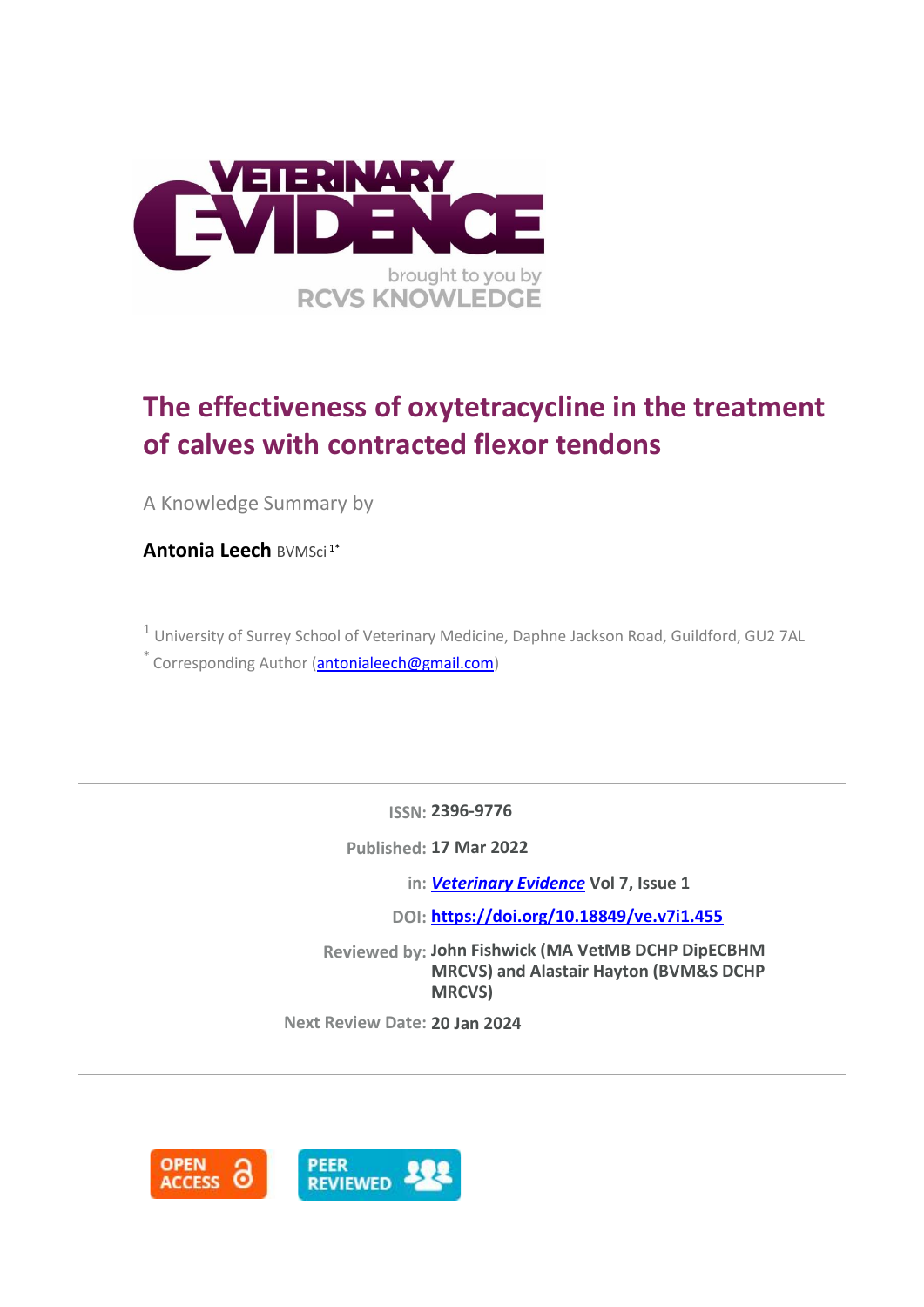## **KNOWLEDGE SUMMARY**

#### **PICO question**

In neonatal calves with contracted flexor tendons is the use of a 3 day course of oxytetracycline in conjunction with other treatments more effective in returning the hoof to normal full weight bearing on both the toe and heel compared to no oxytetracycline?

#### **Clinical bottom line**

**Category of research question**

Treatment

#### **The number and type of study designs reviewed**

Three papers were critically reviewed. One randomised controlled study, one case series and one case study

#### **Strength of evidence**

Weak

#### **Outcomes reported**

Oxytetracycline as a treatment for contracted flexor tendons in calves was found to be slightly more effective in returning the hoof to normal weight bearing compared to no oxytetracycline. In contrast, oxytetracycline infusions for the treatment of contracted flexor tendons in calves do not have an influence on weight bearing and have no significant clinical effect

#### **Conclusion**

There was limited confidence that the estimated effect reported by the studies were close to the true effect, this is due to the studies having a number of limitations as well as the case series / study having limited evidentiary power. There is currently insufficient evidence from the literature to support or reject the use of oxytetracycline in the treatment of contracted flexor tendons in calves. Further studies, with higher strengths of evidence, are required to provide conclusive evidence

#### [How to apply this evidence in practice](https://learn.rcvsknowledge.org/mod/book/view.php?id=50)

The application of evidence into practice should take into account multiple factors, not limited to: individual clinical expertise, patient's circumstances and owners' values, country, location or clinic where you work, the individual case in front of you, the availability of therapies and resources.

Knowledge Summaries are a resource to help reinforce or inform decision making. They do not override the responsibility or judgement of the practitioner to do what is best for the animal in their care.

#### **The evidence**

Following refinement of the initial search and exclusion of unsuitable publications, such as papers that made a singular statement about the use of oxytetracycline in calves, one study was found to be directly applicable to the PICO question (Fazili et al., 2014) and two studies partially applicable (Metzner et al., 2007; and Kumar et al., 2012). Fazili et al. (2014) was a randomised controlled study, but even then, had a large number of limitations, insufficient statistical power and therefore an unclear clinical effect. Whereas the others, which were a case series and case study lacked evidential strength, as well as not directly answering the PICO and therefore were of little value (Metzner et al., 2007; and Kumar et al., 2012). None of the studies were

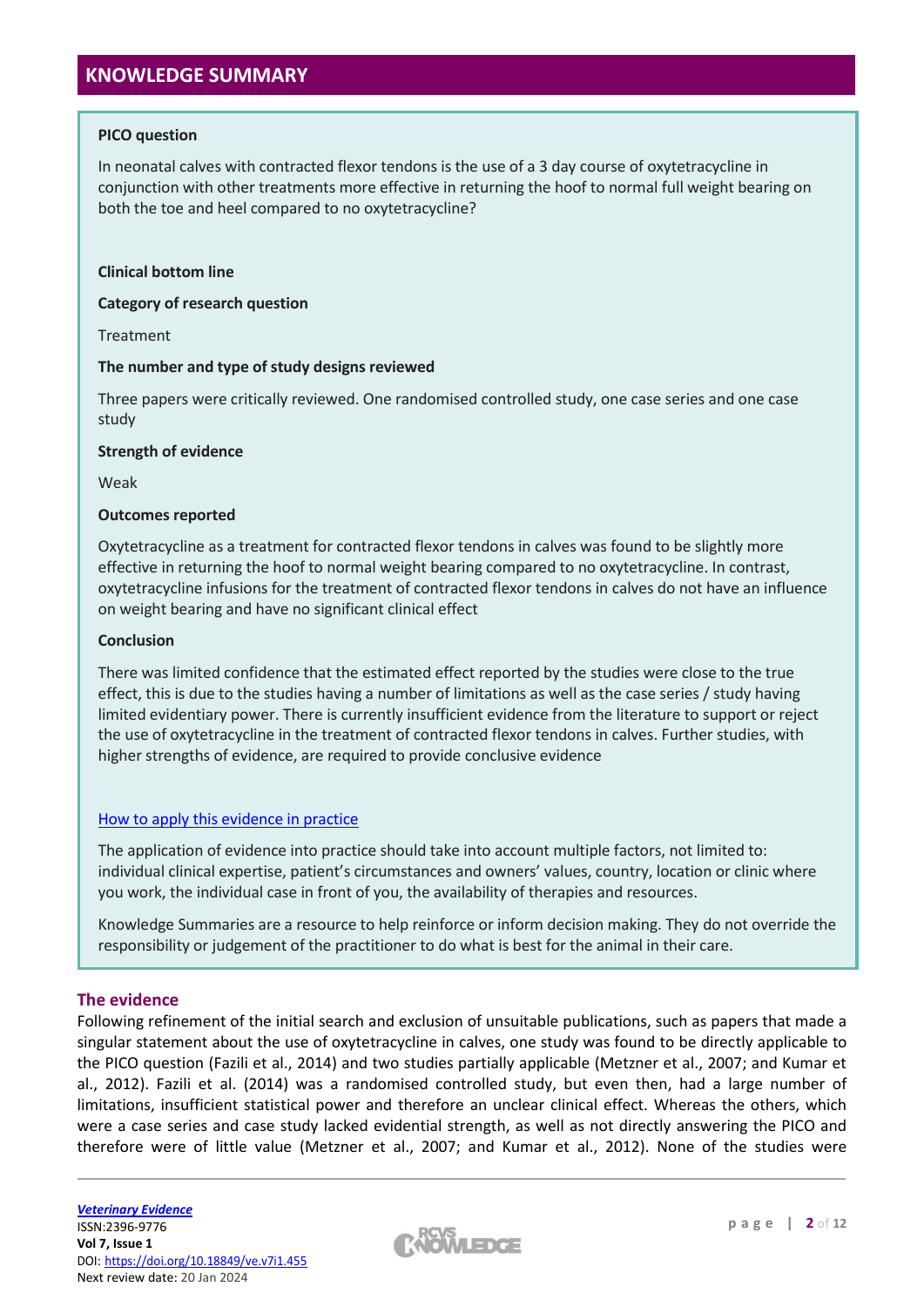completely comparable due to each having slightly different intervention and outcomes. There is insufficient evidence available to either support or oppose the use of oxytetracycline alongside the use of other treatments of calves with contracted flexor tendons. Further randomised controlled trials would greatly help in providing more reliable proof for this PICO question.

## **Summary of the evidence**

| Fazili et al. (2014)         |                                                                                                                                                                                                                                                                                                                                                                                                                                                                                                                                                                                                                                                                                                                                                                                                                                                                                                                                                                                                                                                                                                                                                                                                                                                                                                                                                  |  |  |  |
|------------------------------|--------------------------------------------------------------------------------------------------------------------------------------------------------------------------------------------------------------------------------------------------------------------------------------------------------------------------------------------------------------------------------------------------------------------------------------------------------------------------------------------------------------------------------------------------------------------------------------------------------------------------------------------------------------------------------------------------------------------------------------------------------------------------------------------------------------------------------------------------------------------------------------------------------------------------------------------------------------------------------------------------------------------------------------------------------------------------------------------------------------------------------------------------------------------------------------------------------------------------------------------------------------------------------------------------------------------------------------------------|--|--|--|
| <b>Population:</b>           | Neonatal calves (aged between 1-25 days old) with moderate<br>congenital fetlock knuckling presented to the Teaching Veterinary<br>Complex, Faculty of Veterinary Sciences, Sher-e-Kashmir University<br>of Agricultural Sciences and Technology of Kashmir, Shuhama,<br>Srinagar, Kashmir, India by rural owners for treatment over a period<br>of 3 years.<br>Calves were included if they had moderate bilateral contracted<br>flexor tendons, forelimbs were involved in 12 calves, and in two<br>calves, hindlimbs were affected. Calves were excluded if they had<br>additional deformities. The angle of the deformity of the fetlock<br>joint was measured in degrees. The prevalence was calculated as the<br>proportion of the calves with knuckling among the neonates<br>showing musculoskeletal congenital defects and was calculated as a<br>percentage.                                                                                                                                                                                                                                                                                                                                                                                                                                                                           |  |  |  |
| Sample size:                 | 70 new-born calves with congenital external abnormalities were<br>presented to the University. 14 calves of 19 that were presented<br>with knuckling of the distal limb joints. Five of those 19 were<br>discarded due to also having additional abnormalities.                                                                                                                                                                                                                                                                                                                                                                                                                                                                                                                                                                                                                                                                                                                                                                                                                                                                                                                                                                                                                                                                                  |  |  |  |
| <b>Intervention details:</b> | The calves were restrained without premedication in lateral<br>recumbency and the angle of the affected fetlock joints<br>were measured using a protractor.<br>The calves were either injected with 0.05 mg/kg of xylazine<br>$\bullet$<br>intramuscularly (IM) or 0.1 mg/kg of diazepam intravenously<br>(IV) and were restrained in lateral recumbency.<br>A splint made from wooden or polyvinyl chloride (PVC) pipe<br>was cut into one-third or half semi-tubular shape and<br>applied to the palmar / plantar aspect of the affected limbs<br>as a splint.<br>All calves were given a single dose of 2.0 mg/kg IM<br>tolfenamic acid as an analgesic.<br>The calves were randomly allotted to one of the two equal<br>groups (n=7), Group I and Group II.<br>Group I was given oxytetracycline at 20.0 mg/kg with the<br>calculated dose of oxytetracycline added to 250 ml of<br>normal saline and infused IV daily for 3 consecutive days<br>alongside splints.<br>Group II received no additional medication, just splints.<br>The owners were directed to apply three to four additional<br>layers of bandage after carefully stretching the limb every<br>alternate day and were instructed to remove the splints on<br>day 10 and to encourage the animals to stand and walk for 2<br>more days before presentation to the hospital. |  |  |  |

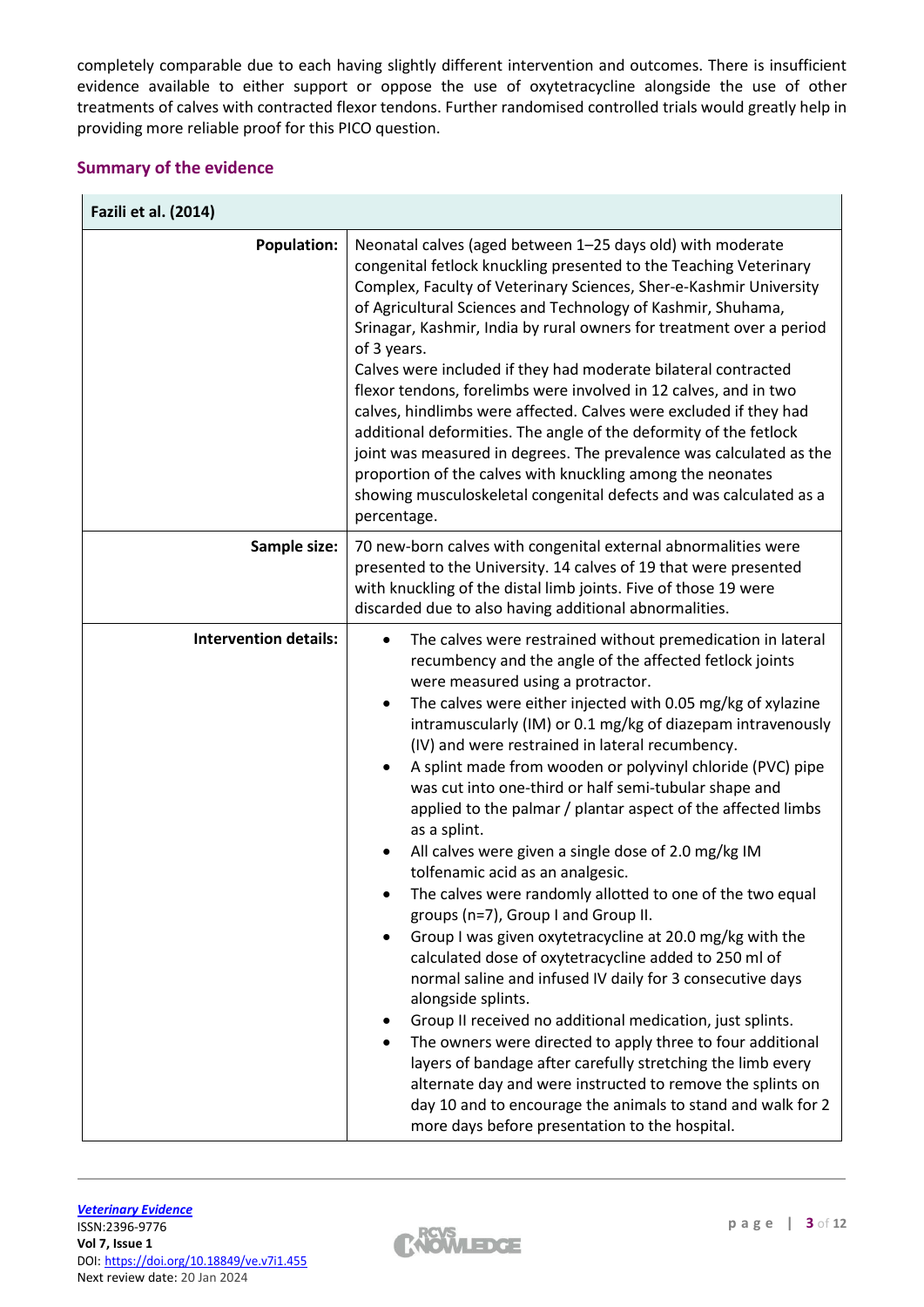|                                                       | The calves were evaluated after 12 days and then 20 days,<br>following institution of the treatment.                                                                                                                                                                                                                                                                                                                                                                                                                                                                                                                                                                                                                                                                                                                                                                                                                                                                                                                                                                                                                                                                                                                                                                                                                                                                                                                                                                                                                                                                                                                                                                                                                                                                                                                                                                                    |  |  |  |  |
|-------------------------------------------------------|-----------------------------------------------------------------------------------------------------------------------------------------------------------------------------------------------------------------------------------------------------------------------------------------------------------------------------------------------------------------------------------------------------------------------------------------------------------------------------------------------------------------------------------------------------------------------------------------------------------------------------------------------------------------------------------------------------------------------------------------------------------------------------------------------------------------------------------------------------------------------------------------------------------------------------------------------------------------------------------------------------------------------------------------------------------------------------------------------------------------------------------------------------------------------------------------------------------------------------------------------------------------------------------------------------------------------------------------------------------------------------------------------------------------------------------------------------------------------------------------------------------------------------------------------------------------------------------------------------------------------------------------------------------------------------------------------------------------------------------------------------------------------------------------------------------------------------------------------------------------------------------------|--|--|--|--|
| <b>Study design:</b>                                  | Prospective randomised control study.                                                                                                                                                                                                                                                                                                                                                                                                                                                                                                                                                                                                                                                                                                                                                                                                                                                                                                                                                                                                                                                                                                                                                                                                                                                                                                                                                                                                                                                                                                                                                                                                                                                                                                                                                                                                                                                   |  |  |  |  |
| <b>Outcome studied:</b>                               | An objective assessment on the prevalence of contracted tendons as<br>one of the common congenital musculoskeletal abnormalities<br>affecting neonatal dairy calves.<br>An objective assessment on the effect of using a 3 day course of<br>oxytetracycline at a dose of 20.0 mg/kg in reducing the angle of the<br>contracted fetlock deformities alongside the use of a splint.                                                                                                                                                                                                                                                                                                                                                                                                                                                                                                                                                                                                                                                                                                                                                                                                                                                                                                                                                                                                                                                                                                                                                                                                                                                                                                                                                                                                                                                                                                       |  |  |  |  |
| <b>Main findings:</b><br>(relevant to PICO question): | 9/12 (75.0%) of limbs were cured in 12 days when treated<br>with oxytetracycline compared to 7/10 (70.0%) of limbs<br>cured with no additional treatment.<br>10/12 (83.3%) of limbs were cured in 20 days when treated<br>with oxytetracycline compared to 8/10 (80.0%) of limbs<br>cured when not using oxytetracycline.<br>Use of oxytetracycline at a low-toxicity dose (20 mg/kg IV)<br>daily for 3 consecutive days has a small additional beneficial<br>effect in managing moderate fetlock knuckling.                                                                                                                                                                                                                                                                                                                                                                                                                                                                                                                                                                                                                                                                                                                                                                                                                                                                                                                                                                                                                                                                                                                                                                                                                                                                                                                                                                            |  |  |  |  |
| Limitations:                                          | 19 calves were found to have knuckling of the distal limb<br>$\bullet$<br>joints however only 14 were used in the study. It does not<br>clearly state the reasons why the five were excluded from<br>the study, or whether forelimbs knuckling responded<br>differently to treatment compared to hindlimb knuckling.<br>Small sample size of 14 calves.<br>There was a wide age variety of the calves varying from a<br>day to 25 days old. It was not mentioned as to how age<br>could have affected response to treatment.<br>Either xylazine or diazepam was used as a sedative with<br>some muscle relaxant effect, however the difference in said<br>effect, the number of calves treated with either and the<br>reason for deciding between the two were not stated.<br>Consequently, adding bias and potentially affecting the<br>stretching of the contracted tendons and therefore the<br>results.<br>Both wooden (even though they were stated to have more<br>$\bullet$<br>complications) and PVC splints were used in the treatment<br>of the calves. However, there was no definition of how many<br>of each and how they were distributed over the two sample<br>groups and whether these were chosen randomly which<br>could be a source of bias. As the purpose of the study was to<br>measure the effect of oxytetracycline, the other variables,<br>such as splints should have been controlled and therefore<br>kept as the same materials. As a result, it is difficult to<br>establish whether the improvement was due to the use of<br>oxytetracycline or the type of splint used.<br>The randomisation technique for splitting between the two<br>sample groups was not stated.<br>With regards to monitoring and treating the calves with<br>splints, different persons were doing this and therefore<br>adding subjective bias. There was no regulation in the |  |  |  |  |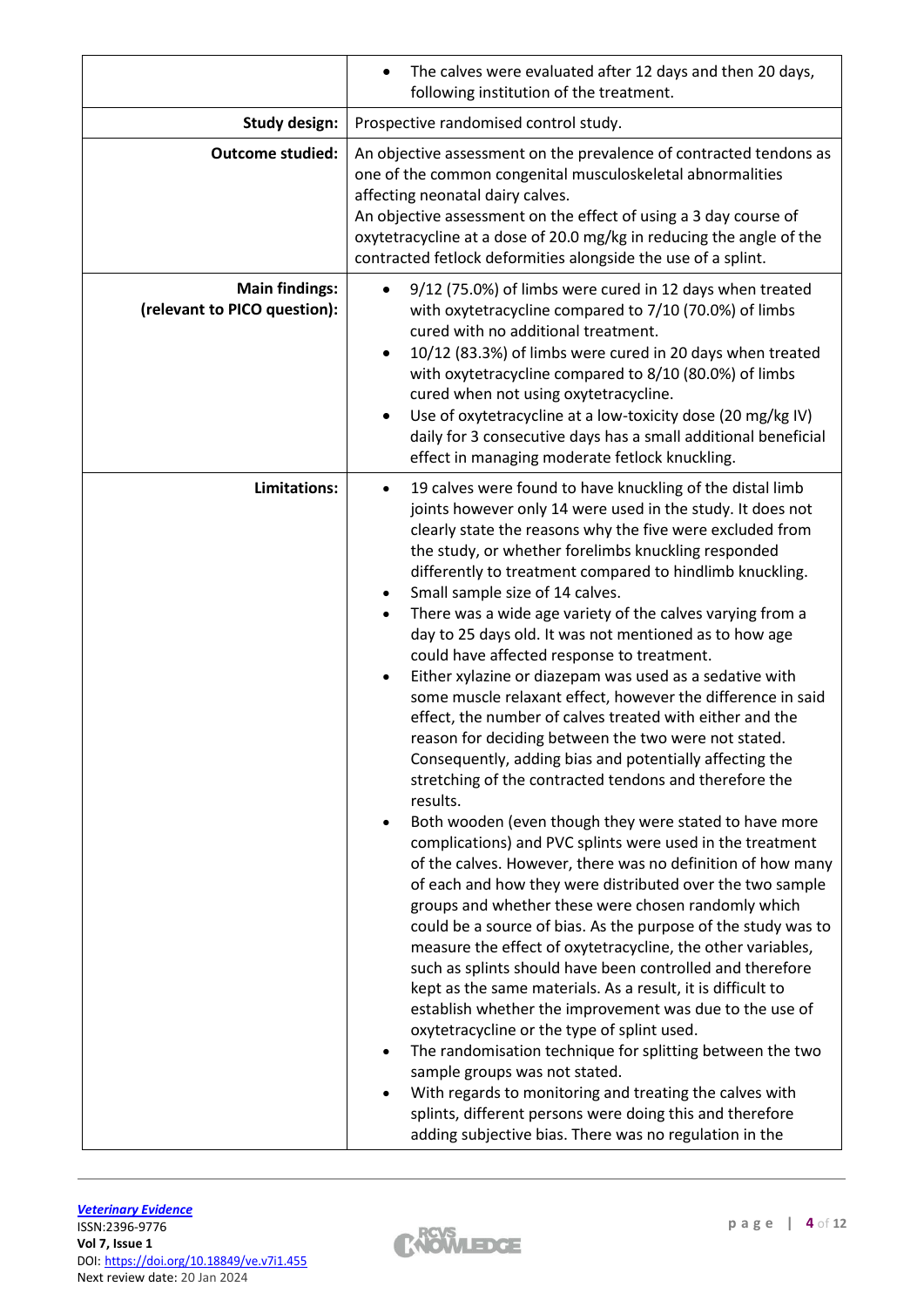| number of additional bandages used and the amount of<br>stretching the limbs were succumbed to, as well as the<br>amount of standing and walking the calves had for the 2<br>days prior to presentation at the hospital.<br>The fetlock angles were compared between and within the<br>$\bullet$<br>groups at either 12 days and 20 days following treatment.<br>The difference in evaluating the calves at different time<br>intervals is not discussed nor differentiated between which<br>calves were seen and when.<br>Three calves were lost (one due to an improperly<br>$\bullet$<br>maintained splint, one lost to follow-up and one due to<br>pressure sores) and therefore made the sample size even<br>smaller.<br>It concluded that the limbs of 9/12 (75.0%) in group I after<br>$\bullet$<br>12 days had resolved completely however it did not define<br>'resolved' in terms of fetlock angles. A paper is referenced,<br>which measures the angles of joints proximal to the fetlock<br>of calves. It states that this study in question is the first time<br>that fetlock joint angles in calves have been analysed and<br>gives no reference of what they deemed as a 'normal'<br>fetlock angle and how they came to that decision.<br>Of the calves not completely resolved, they were then<br>$\bullet$<br>treated for a further week and one fully recovered. It is<br>unclear as to whether this calf was included in the overall<br>statistic of successful treatment after being exposed to a<br>difference in the variable of time.<br>Two of the calves in Group I were left with significant angle<br>$\bullet$<br>deformities upon removal of the splint however, even<br>though they showed weight-bearing they were still lame and<br>showed mild bending of the fetlock and it was not defined<br>as whether they were included as successful.<br>The study period is not defined.<br>$\bullet$<br>Despite the known nephrotoxic effect of oxytetracycline, the<br>kidney function tests could not be conducted, and therefore<br>the benefit risk of its use in knuckling calves still needs to be |
|------------------------------------------------------------------------------------------------------------------------------------------------------------------------------------------------------------------------------------------------------------------------------------------------------------------------------------------------------------------------------------------------------------------------------------------------------------------------------------------------------------------------------------------------------------------------------------------------------------------------------------------------------------------------------------------------------------------------------------------------------------------------------------------------------------------------------------------------------------------------------------------------------------------------------------------------------------------------------------------------------------------------------------------------------------------------------------------------------------------------------------------------------------------------------------------------------------------------------------------------------------------------------------------------------------------------------------------------------------------------------------------------------------------------------------------------------------------------------------------------------------------------------------------------------------------------------------------------------------------------------------------------------------------------------------------------------------------------------------------------------------------------------------------------------------------------------------------------------------------------------------------------------------------------------------------------------------------------------------------------------------------------------------------------------------------------------------------------------------------------------------|
| confirmed.<br>Does not involve any description on how the results were                                                                                                                                                                                                                                                                                                                                                                                                                                                                                                                                                                                                                                                                                                                                                                                                                                                                                                                                                                                                                                                                                                                                                                                                                                                                                                                                                                                                                                                                                                                                                                                                                                                                                                                                                                                                                                                                                                                                                                                                                                                             |
| statistically analysed.                                                                                                                                                                                                                                                                                                                                                                                                                                                                                                                                                                                                                                                                                                                                                                                                                                                                                                                                                                                                                                                                                                                                                                                                                                                                                                                                                                                                                                                                                                                                                                                                                                                                                                                                                                                                                                                                                                                                                                                                                                                                                                            |

| Metzner et al. (2007) |                                                                                                                                                                                                                                                                                                                                                                                                                       |  |
|-----------------------|-----------------------------------------------------------------------------------------------------------------------------------------------------------------------------------------------------------------------------------------------------------------------------------------------------------------------------------------------------------------------------------------------------------------------|--|
| <b>Population:</b>    | Calves up to the age of 4 weeks with contracted flexor tendons that<br>could stand for less than 1 minute on the tips of their claws without<br>support. The number of limbs of each calf affected were not stated.                                                                                                                                                                                                   |  |
| Sample size:          | 10 calves.                                                                                                                                                                                                                                                                                                                                                                                                            |  |
| Intervention details: | Calves were selected if they could stand for less than 1 minute on<br>the tips of their claws without support. Calves with clinical signs of<br>arthritis were excluded. All 10 calves were included in the results.<br>Goniometry, in degrees, measured the angle of the fetlock joint. The<br>time was measured in seconds and recorded how long the calf could<br>stand for without knuckling and without support. |  |

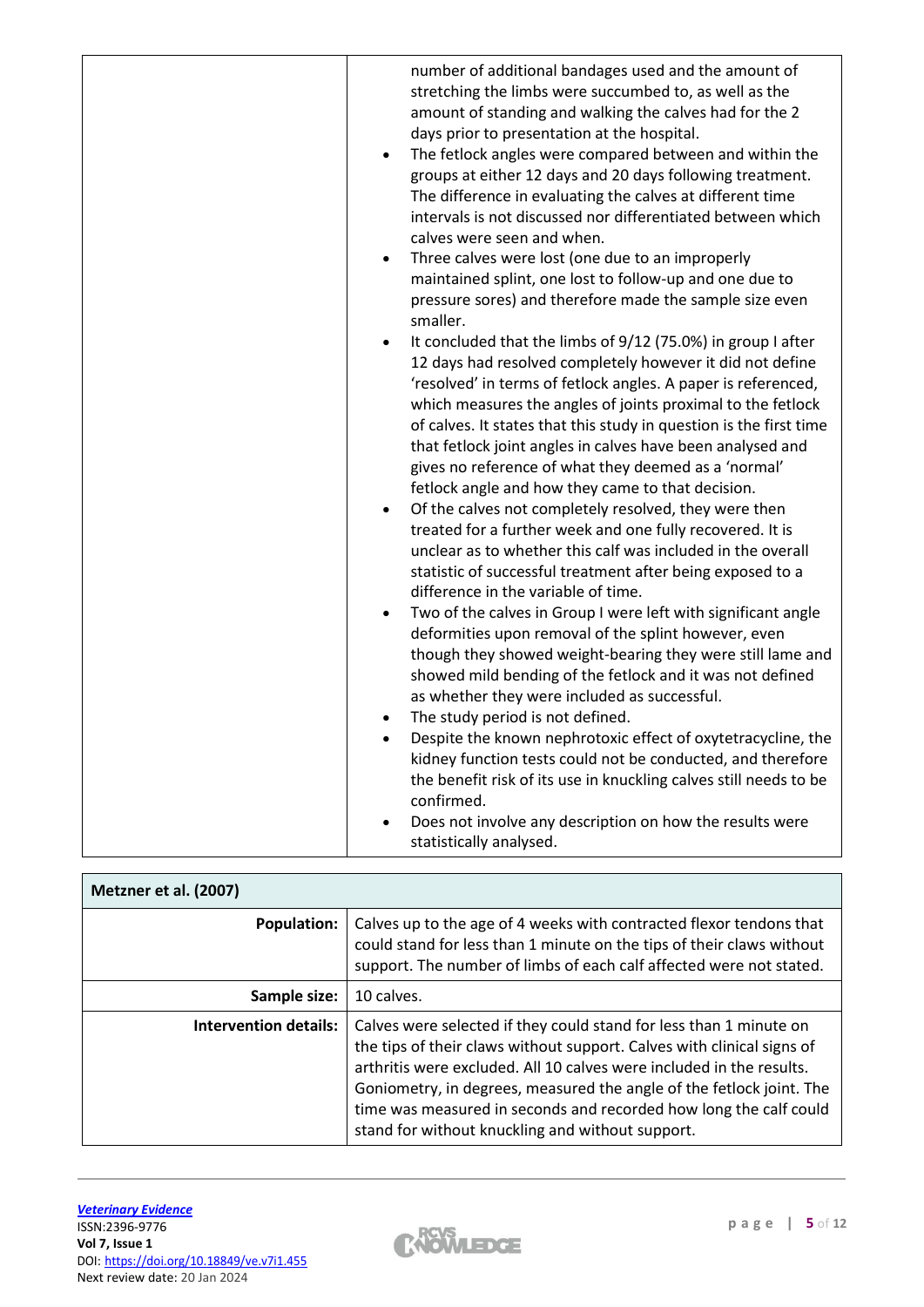|                                                       | During goniometry, the calves were placed in lateral recumbency,<br>and the upper forelimb was fixed horizontally, at a right angle to the<br>longitudinal axis of the body. Marks were made using permanent<br>marker on the lateral aspect of the limbs at the height of the<br>carpometacarpal and metacarpophalangeal joints as well as the<br>coronet.<br>The fetlock joint was then extended with a constant force of<br>five kiloponds (kP) controlled by the use of a spring balance.<br>As a counterforce, a tape was applied around the dorsal<br>aspect of the fetlock joint, by which the foot was pulled<br>back. Goniometry was carried out on both affected<br>forelimbs and the mean of both measurements recorded.<br>The period the animal could stand on its claws without<br>٠<br>support was recorded daily.<br>Oxytetracycline was infused at a dose of 60 mg/kg<br>intravenously (IV) in 1.01 ml of physiological saline and<br>administered to the calves for 3 consecutive days by the use<br>of a catheter placed in the jugular vein.<br>Goniometry was performed one day before oxytetracycline<br>٠<br>administration (day 0); immediately before, 30, 60 and 180<br>minutes after infusions on days 1-3 and 24 hours after the<br>last infusion (day 4).<br>Following the study all calves were treated by other<br>$\bullet$<br>orthopaedic procedures such as immobilisation in a cast or<br>surgical treatment. |  |  |
|-------------------------------------------------------|--------------------------------------------------------------------------------------------------------------------------------------------------------------------------------------------------------------------------------------------------------------------------------------------------------------------------------------------------------------------------------------------------------------------------------------------------------------------------------------------------------------------------------------------------------------------------------------------------------------------------------------------------------------------------------------------------------------------------------------------------------------------------------------------------------------------------------------------------------------------------------------------------------------------------------------------------------------------------------------------------------------------------------------------------------------------------------------------------------------------------------------------------------------------------------------------------------------------------------------------------------------------------------------------------------------------------------------------------------------------------------------------------------------------------------------------------|--|--|
| <b>Study design:</b>                                  | Case series.                                                                                                                                                                                                                                                                                                                                                                                                                                                                                                                                                                                                                                                                                                                                                                                                                                                                                                                                                                                                                                                                                                                                                                                                                                                                                                                                                                                                                                     |  |  |
| <b>Outcome studied:</b>                               | An objective assessment on the effect of using a 3 day course of<br>using oxytetracycline at a dose of 60 mg/kg IV as the sole treatment<br>on the goniometry of fetlock joint angulations as well as the time the<br>animal could stand on its claws without support on calves with<br>contracted flexor tendons.                                                                                                                                                                                                                                                                                                                                                                                                                                                                                                                                                                                                                                                                                                                                                                                                                                                                                                                                                                                                                                                                                                                               |  |  |
| <b>Main findings:</b><br>(relevant to PICO question): | The median differences in angulation between day 0 (before<br>infusions) and days 1-4 were +0.3°, +6.3°, +9.5° and +7.5°,<br>respectively, indicating a slight extension. However, the differences<br>on days 3 and 4 were the only values statistically significant.<br>The median differences in results between goniometry<br>$\bullet$<br>measurements taken immediately before the<br>oxytetracycline infusion and at 30, 60 and 180 minutes post<br>infusion were -0.3°, -1.0° and 2.0°, respectively (negative<br>values indicate an increased flexion).<br>The median standing time increased from 3.8 seconds on<br>days 0 to 3.8 seconds on day 1; 6.8 seconds on day 2; 9.3<br>seconds on days 3; but decreased to 3.8 seconds on day 4.<br>For statistical evaluation the Wilcoxon test for paired<br>observations was used at a 5% level of significance and all<br>differences to day 0 were statistically significant with<br>p>0.05.<br>Overall the results suggest that oxytetracycline infusions do<br>not have an influence on the results of goniometry or the<br>time standing without knuckling and therefore has no                                                                                                                                                                                                                                                                                                       |  |  |

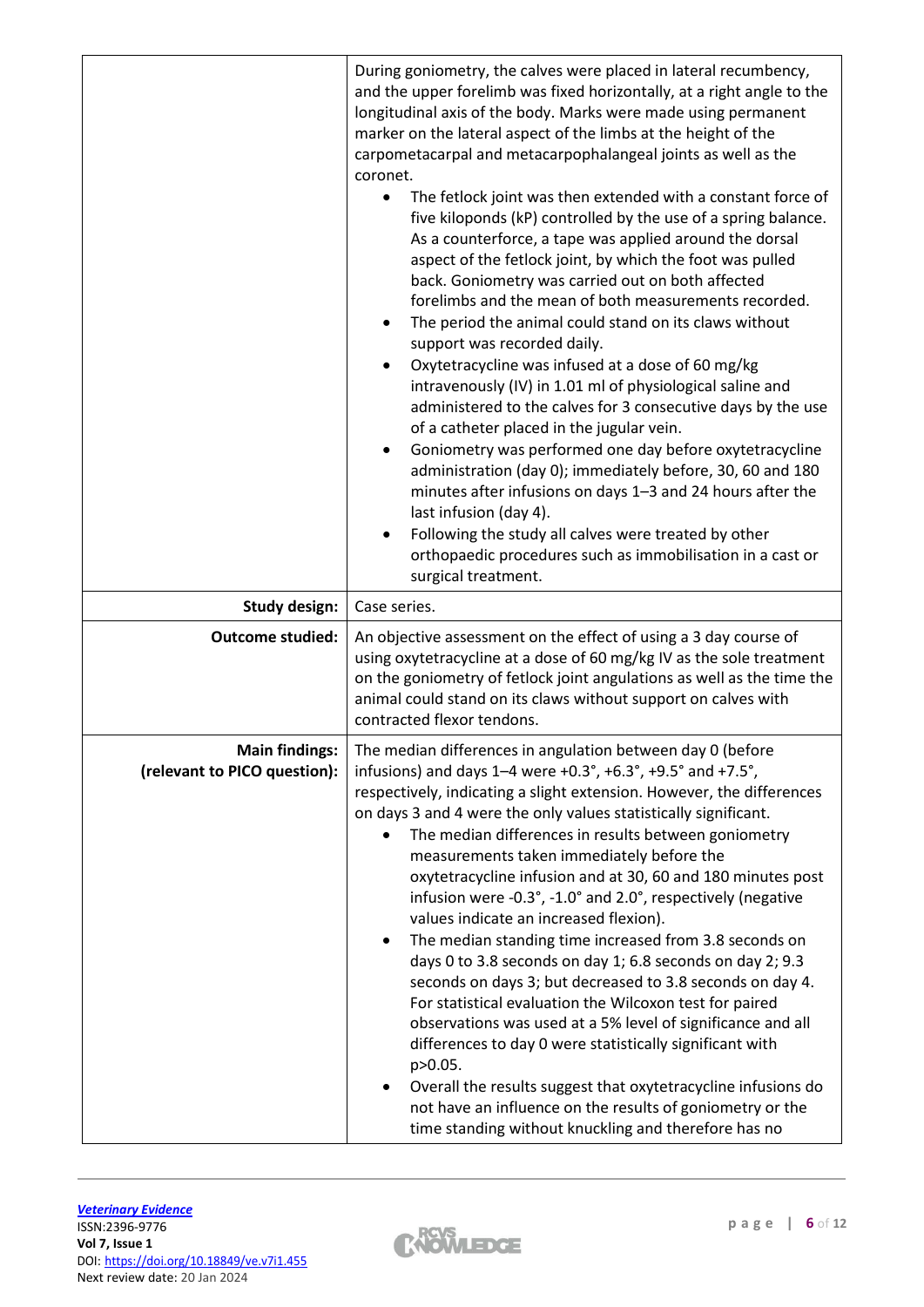|              | significant clinical effect on contracted flexor tendons in<br>calves.                                                                                                                                                                                                                                                                                                                                                                                                                                                                                                                                                                                                                                                                                                                                                                                                                                                                                                                                                                                                                                                                                                                                                                                                                                                                                                                                                                                                                                                                                                                                                                  |  |  |  |
|--------------|-----------------------------------------------------------------------------------------------------------------------------------------------------------------------------------------------------------------------------------------------------------------------------------------------------------------------------------------------------------------------------------------------------------------------------------------------------------------------------------------------------------------------------------------------------------------------------------------------------------------------------------------------------------------------------------------------------------------------------------------------------------------------------------------------------------------------------------------------------------------------------------------------------------------------------------------------------------------------------------------------------------------------------------------------------------------------------------------------------------------------------------------------------------------------------------------------------------------------------------------------------------------------------------------------------------------------------------------------------------------------------------------------------------------------------------------------------------------------------------------------------------------------------------------------------------------------------------------------------------------------------------------|--|--|--|
| Limitations: | There is no in detail exclusion criteria mentioned, just that<br>calves with clinical signs of arthritis were excluded. It does<br>not mention whether any other musculoskeletal defects<br>were excluded which may have been confounding and not<br>have been considered during analysis.<br>Does not state the breed(s) that were assessed and<br>therefore could have had varying results.<br>Does not state where the calves were located, whether they<br>$\bullet$<br>were from the same or different farms and therefore<br>exposed to different variables such as management factors.<br>Small sample size so therefore reduced statistical power.<br>There is no control group to compare.<br>$\bullet$<br>There is no randomisation and no reliable system for<br>$\bullet$<br>selecting discussed and so there is room for potential<br>selection bias.<br>Short duration of the experiment and follow-up limited to<br>24 hours after the last infusion.<br>There is no discussion as to whether any animals were lost<br>$\bullet$<br>to follow-up and whether all the animal were properly<br>accounted for.<br>Goniometry was performed at immediately before, and 30,<br>60 and 180 minutes after infusions. However, there is no<br>breakdown of results on each day, just a median of the total<br>days and it is therefore hard to analyse the immediate<br>benefit after each daily dose and whether there was any<br>improvement on this throughout the duration of the<br>experiment.<br>There is no evidence to describe as to how they defined<br>their cure criteria and the scientific reasoning behind this. |  |  |  |
|              |                                                                                                                                                                                                                                                                                                                                                                                                                                                                                                                                                                                                                                                                                                                                                                                                                                                                                                                                                                                                                                                                                                                                                                                                                                                                                                                                                                                                                                                                                                                                                                                                                                         |  |  |  |

| <b>Kumar et al. (2012)</b>   |                                                                                                                                                                                                                                                                                                                                                                                                                                                                                                                          |  |  |  |
|------------------------------|--------------------------------------------------------------------------------------------------------------------------------------------------------------------------------------------------------------------------------------------------------------------------------------------------------------------------------------------------------------------------------------------------------------------------------------------------------------------------------------------------------------------------|--|--|--|
| <b>Population:</b>           | A Karan Fries crossbred calf with both hind contracted flexor<br>tendons.                                                                                                                                                                                                                                                                                                                                                                                                                                                |  |  |  |
| Sample size:                 | One calf.                                                                                                                                                                                                                                                                                                                                                                                                                                                                                                                |  |  |  |
| <b>Intervention details:</b> | The calf was restrained and the fetlock joints were fixed in an<br>extended position with plaster of Paris bandage.<br>Oxytetracycline was administered intramuscularly (IM) at 1<br>ml / 10 kg body weight (which equates to 20 mg/kg) for 5<br>days.<br>Calf was supplemented with oral minerals and multivitamins<br>for a period of 2 weeks.<br>Calf was kept in plaster bandage for 15 days and then<br>removed.<br>The aim of the treatment was defined as the calf being able<br>$\bullet$<br>to 'walk normally'. |  |  |  |
| Study design:                | Case study.                                                                                                                                                                                                                                                                                                                                                                                                                                                                                                              |  |  |  |

 $\mathsf{r}$ 

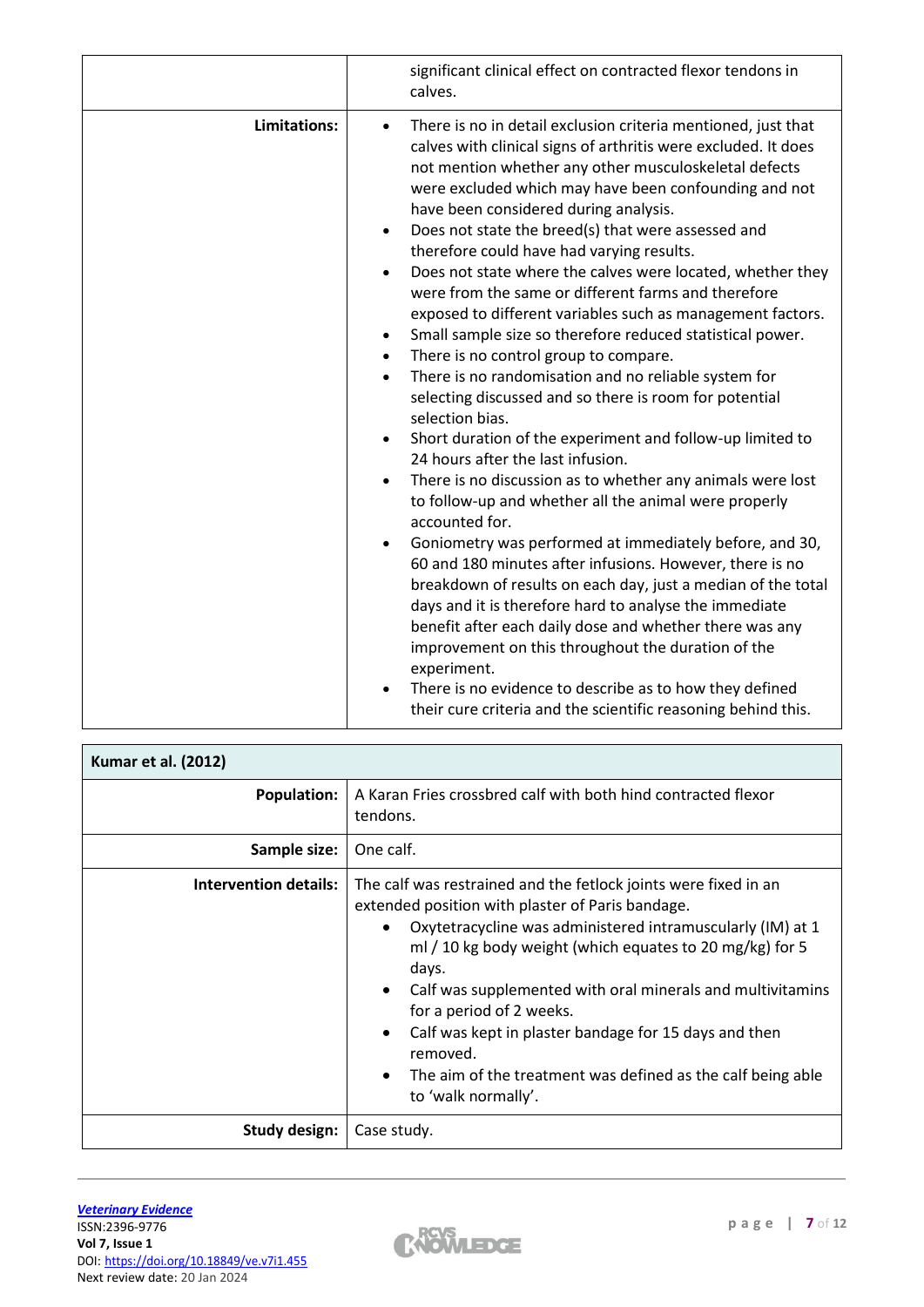| <b>Outcome studied:</b>                               | An assessment of the use of treating contracted flexor tendons with<br>plaster casting and oxytetracycline at a dose of 1 ml / 10 kg (20<br>mg/kg) IM for 5 days.                                                                                                                                                                                                                        |  |  |
|-------------------------------------------------------|------------------------------------------------------------------------------------------------------------------------------------------------------------------------------------------------------------------------------------------------------------------------------------------------------------------------------------------------------------------------------------------|--|--|
| <b>Main findings:</b><br>(relevant to PICO question): | The calf treated with plaster casting and oxytetracycline was able to<br>walk normally without flexion of hind fetlocks after 15 days.                                                                                                                                                                                                                                                   |  |  |
| Limitations:                                          | The aim of the treatment 'walking normally' was not defined<br>and so could be subjective.<br>There is no clarification of what the supplemented oral<br>$\bullet$<br>minerals and multivitamins were and whether they had an<br>effect on the results.<br>The effect of oxytetracycline is not explained and there is no<br>$\bullet$<br>explanation as to why it has no direct effect. |  |  |

### **Appraisal, application and reflection**

Congenital contracted flexor tendons, most commonly of the metacarpophalangeal or metatarsophalangeal joints within 1–2 weeks of birth, are a common defect in numerous breeds of cattle. Possible aetiologies include in utero nutrition, malposition and the foetus being too large relative to the dam. Commonly the calves with flexural deformities may be unable to nurse and therefore at risk of failure of passive transfer of immunity and chronic deformities may lead to skin ulceration and subsequently septic arthritis; both of which, including the aetiology, may be factors influencing treatment success (Fazili et al., 2014).

Anderson et al. (2008) classified flexural deformities as mild (if the calves are able to walk on their feet but the heels do not contact the ground), moderate (if the dorsal aspect of the hoof breaks over a vertical plane perpendicular to the ground), or severe (if the affected animals are forced to walk on the dorsal aspect of the pastern, fetlock, or carpus). They also indicated that treatment for moderate cases, such as the cases found in the literature search, are routinely treated by using a bandage, splint, or cast and by providing analgesia using a non-steroidal anti-inflammatory drug. Several authors have reported that the same disease in foals can be influenced by infusions of high doses of oxytetracycline at 50–70 mg/kg (Lokai, 1992; and Madison, 1994). However, Anderson et al. (2008) reported that high doses of oxytetracycline are contraindicated in calves because of the risk of inducing renal failure, but a lower dose has been used with some success. However, a scientifically sound validation is lacking for the use of oxytetracycline in conjunction with plaster casting in the treatment of calves with contracted flexor tendons.

The literature search performed by the author found one paper which addressed and two papers partially addressing the PICO question. Two papers were shown to measure the effects of oxytetracycline alongside plaster casting or splints (Fazili et al., 2014; and Kumar et al., 2012) and the other evaluated the effect of oxytetracycline as a single treatment and then stated that other orthopaedic procedures such as casting were used after the study ended (Metzner et al., 2007). In the randomised control study (Fazili et al., 2014), a sample size calculation was lacking as well as in the other studies statistical analysis of data was poorly reported, thus hindering interpretation of their significance. The studies were flawed due to their small sample size, lack of randomisation and detail on potential exposure to variable management conditions, thus bias cannot be ignored when reviewing the studies.

The paper by Fazili et al. (2014) concluded that bilateral moderate fetlock knuckling in neonatal dairy calves can be managed satisfactorily with early application of splints and that the supplementary use of oxytetracycline, at 20 mg/kg, had only a marginally beneficial effect. The study compared the treatments using splints with and without oxytetracycline. The treatment group with oxytetracycline found the left and right fetlock angles to reduce from  $50.57^\circ \pm 4.20^\circ$  to  $4.00^\circ \pm 2.27^\circ$  and  $48.71^\circ \pm 2.37^\circ$  to  $5.33^\circ \pm 3.03^\circ$  respectively. The treatment group, with just splinting, found the angles of the left and right fetlocks to also reduce from 50.86°  $\pm$  2.94° to 4.20°  $\pm$  2.70° and from 48.71°  $\pm$  3.14° to 6.80°  $\pm$  3.34° respectively. Reduction in the angles of both treatment types, when compared to the pre-treatment values, showed high statistical significance

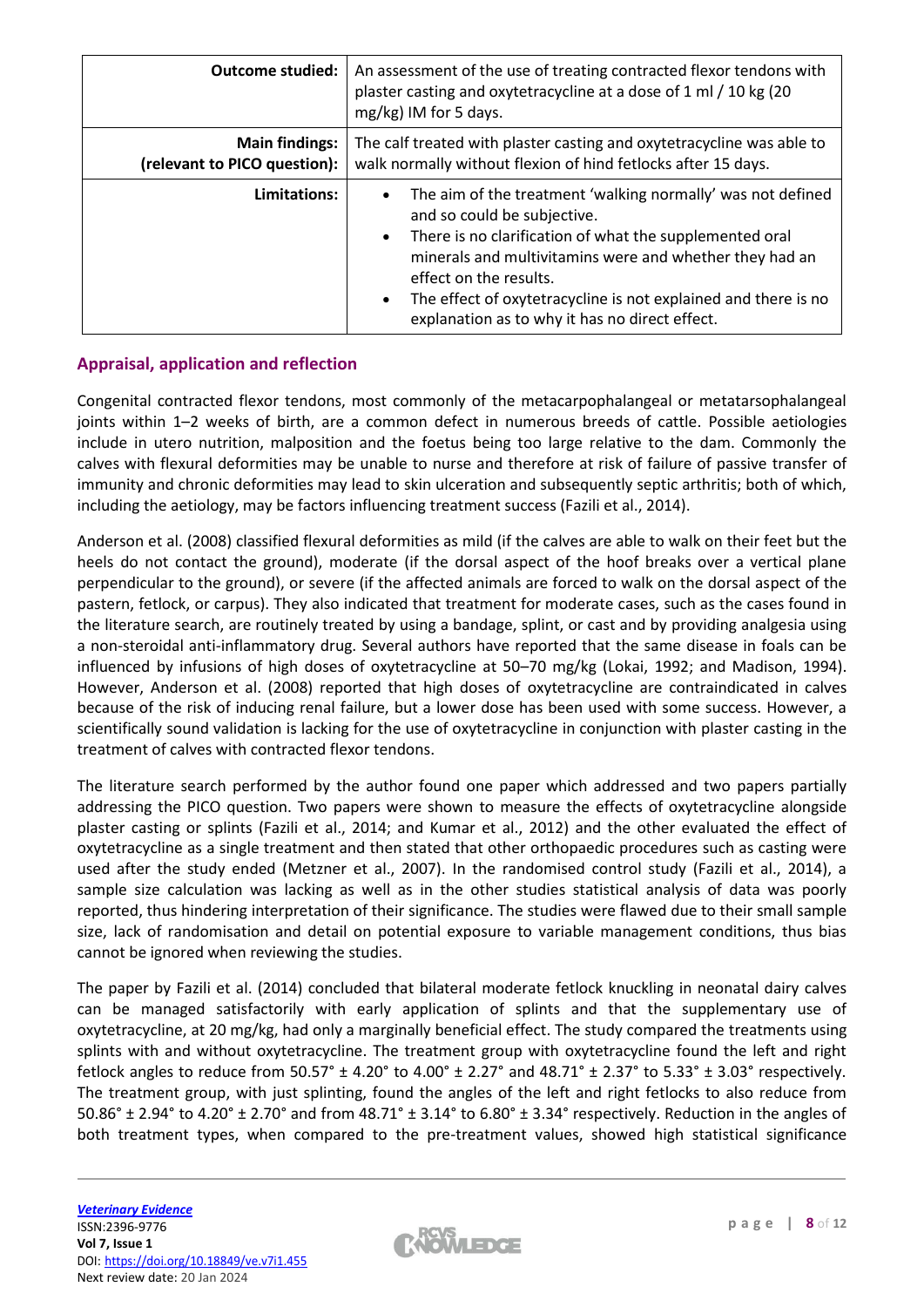(p<0.01). Comparing the values between the two groups, the splint only group showed to be slightly more beneficial in reducing the left fetlock angle by 46.66° ± 3.14° compared to a reduction of 46.57° ± 2.27° in the oxytetracycline group, so a difference of  $-0.09^{\circ} \pm 1.07^{\circ}$ . Whereas, with the right fetlock, the oxytetracycline group was more beneficial in reducing the angle by  $43.38^\circ \pm 3.03^\circ$  compared to  $41.91^\circ \pm 3.34^\circ$  in the splint only group, a difference of  $1.47^{\circ}$  ±  $0.31^{\circ}$ . As splinting only was shown to be more effective in reducing the left fetlock angle and splinting with the use of oxytetracycline was more effective in reducing the right fetlock angle, it can be argued that the addition of oxytetracycline was not significant in the overall effect of reducing the fetlock angles in calves with contracted tendons, especially as there was no control group with just the use of oxytetracycline as a treatment group to compare against.

Fazili et al. (2014) was the first to record and analyse fetlock joint angles in calves with contracted flexor tendons. However, as the normal angles of the fetlock joints in calves were not defined within the study, the significance of the impact of either treatment in resolving the clinical condition can be questioned, as there is no defined normal reference to allow treatment success to be substantiated. For instance, Åžirin et al. (2014) measured joints proximal to the fetlock in calves and found there to be a difference in angles between forelimb and hindlimbs, such that what could potentially be seen as normal for a forelimb, could also be classed as an abnormal angle for a hindlimb. Along with this concern, there are a number of other potential limitations of the trial design and reporting of results within the paper.

There was no definition as to how the two sample groups were randomised. The main variable measured was the use of oxytetracycline, whereas the use of different types of splints (wooden or PVC) were not controlled, and nor was there equable physiotherapy given, these variables could have affected the results thus making them unreliable. Compounding this concern, is a lack of clarification as to which groups, and how many of each, were treated using the PCV or the wooden splints, especially as the PCV splints were described as having fewer complications. The study also did not include a non-treatment group and therefore a conclusion that any intervention is of value cannot be stated with certainty. The study also lacked description on how the results were statistically analysed, as well as limited standardised treatment and monitoring. This lack of objectivity in the study design, along with a small sample size and the marginal difference in outcomes between the two treatment groups, mean that conclusions must be interpreted with caution.

In contrast, Metzner et al. (2007), which solely measured the effect of oxytetracycline infusions and not alongside additional treatments, found it to not influence the results of goniometry and therefore weight bearing. There is, however, no detailed exclusion criteria mentioned and so the possibility of confounding effects of concurrent disease meant that conclusions must be interpreted with caution. The study also did not define whether one or multiple limbs were affected, as the number of limbs with contracted flexor tendons would affect the amount of weight bearing on each limb and potentially the effect of treatment and so this needed to be defined in the study. The lack of control group to compare the use of oxytetracycline against no treatment, as well as the many other limitations such as no randomisation, no definition of cure criteria and lack of follow-up or statistical analysis, meant that a large amount of bias could be present and so the results of this study were difficult to interpret.

The study also used a high dose of oxytetracycline at 60 mg/kg instead of the therapeutic dose of 20 mg/kg which was indicated as the maximum dose in the data sheet (VMD, 2020). Compared to the other two papers (Fazili et al. 2014; and Kumar et al., 2012), this is an exceptionally high dose and therefore the difference in dosing makes comparison of its findings more difficult as the other studies use oxytetracycline at repeated doses of low toxicity at 20 mg/kg. The use of oxytetracycline at triple the data sheet's maximum dose can also be seen as inappropriate and is contraindicated for its use in clinical practice due to its known renal toxicity in calves (Anderson et al. 2008).

Although the study by Kumar et al. (2012) does not directly address the PICO question, it was one of the few studies found to use oxytetracycline in its treatment protocol for contracted flexor tendons and to use weight bearing as a criterion for successful treatment. However, the study used a low dose of oxytetracycline at 1 mg/kg for 5 days; this is off-license, as it is only licensed for use in cattle at a dose rate of 3–10 mg/kg at 24 hour intervals for 3–5 consecutive days (VMD, 2020). The calf was found to walk normally without flexion of

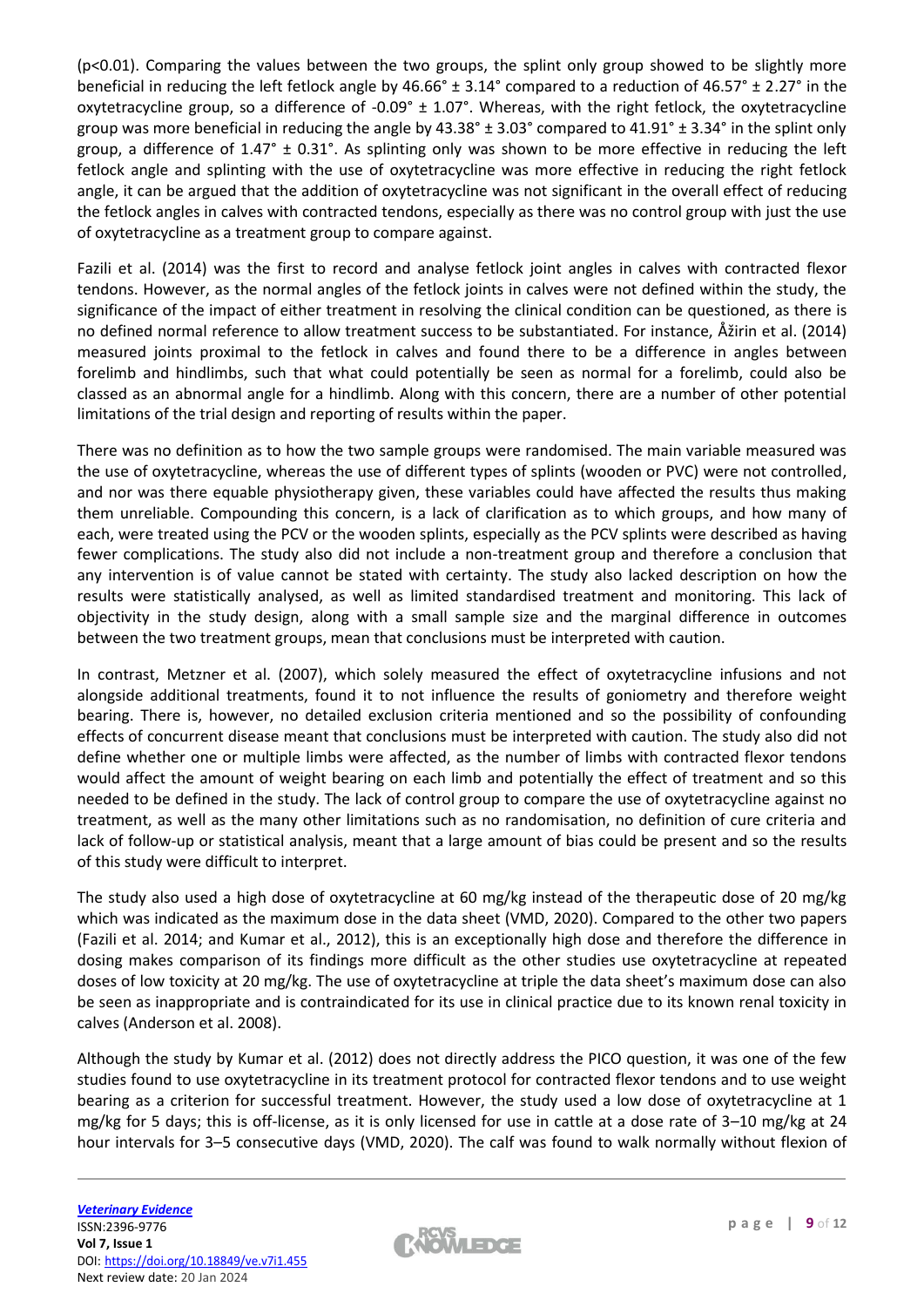the hind fetlocks after 15 days, although no direct effect was attributed to the use of oxytetracycline. There was no explanation for this conclusion. Furthermore, there were no details of controlled variables nor did it state which supplemented oral minerals and multivitamins were used and whether these and concurrent diseases could be confounding factors. Ultimately, as this was a case study of a single calf, the outcome derived had limited evidentiary value in determining treatment effect.

In summary, the findings of this review suggest that there is little significant evidence that the use of oxytetracycline in the treatment of contracted flexor tendons in conjunction with other treatments has a positive or negative effect. With regards to the latter two studies being a case series and case study, the available evidence is weak, meaning they have limited evidentiary power, have a high likelihood of bias and cannot reliably prove the effect of treatment. Although, the randomised controlled study suggested that the use of oxytetracycline has a small significant effect, due to the large amount of limitations, its significance and evidentiary value must be questioned, especially as this review found it to be more effective in only one fetlock and not consistently with both. Undoubtedly, further randomised controlled trials with less limitations are needed to provide better evidence-based information. But until then, clinicians must use their own clinical judgement from available evidence and experience to decide on the necessary treatment for their patient.

## **Methodology**

| <b>Search strategy</b>                   |                                                                                                                                                                                                             |  |  |
|------------------------------------------|-------------------------------------------------------------------------------------------------------------------------------------------------------------------------------------------------------------|--|--|
| Databases searched and dates<br>covered: | CAB Abstracts on OVID Platform 1973-2022<br>PubMed accessed via the NCBI website 1910–2022<br>Web of Science 1945-2022                                                                                      |  |  |
| Search terms:                            | CAB Abstracts, PubMed and Web of Science:<br>(Calve* OR Calf) AND (Contracted flexor tendon* OR Congenital<br>knuckling OR fetlock knuckling OR Tendon contract*) AND<br>(Oxytetracycline OR Tetracycline*) |  |  |
| Dates searches performed:                | 20 Jan 2022                                                                                                                                                                                                 |  |  |

| <b>Exclusion / Inclusion criteria</b> |                                                                                                                                                                                                                                                                                                                                      |  |  |  |  |
|---------------------------------------|--------------------------------------------------------------------------------------------------------------------------------------------------------------------------------------------------------------------------------------------------------------------------------------------------------------------------------------|--|--|--|--|
| Exclusion:                            | Reviews of available treatments.<br>Book chapters.<br>Non-English language.<br>Papers that could not be accessed by the author or<br>university library.<br>Papers that did not answer the PICO.<br>$\bullet$<br>Papers covering the use of oxytetracycline for treating<br>$\bullet$<br>contracted flexor tendons in other species. |  |  |  |  |
| Inclusion:                            | Studies that answer or relate the PICO question.<br>$\bullet$<br>English language.<br>Accessible by the author or university library.                                                                                                                                                                                                |  |  |  |  |

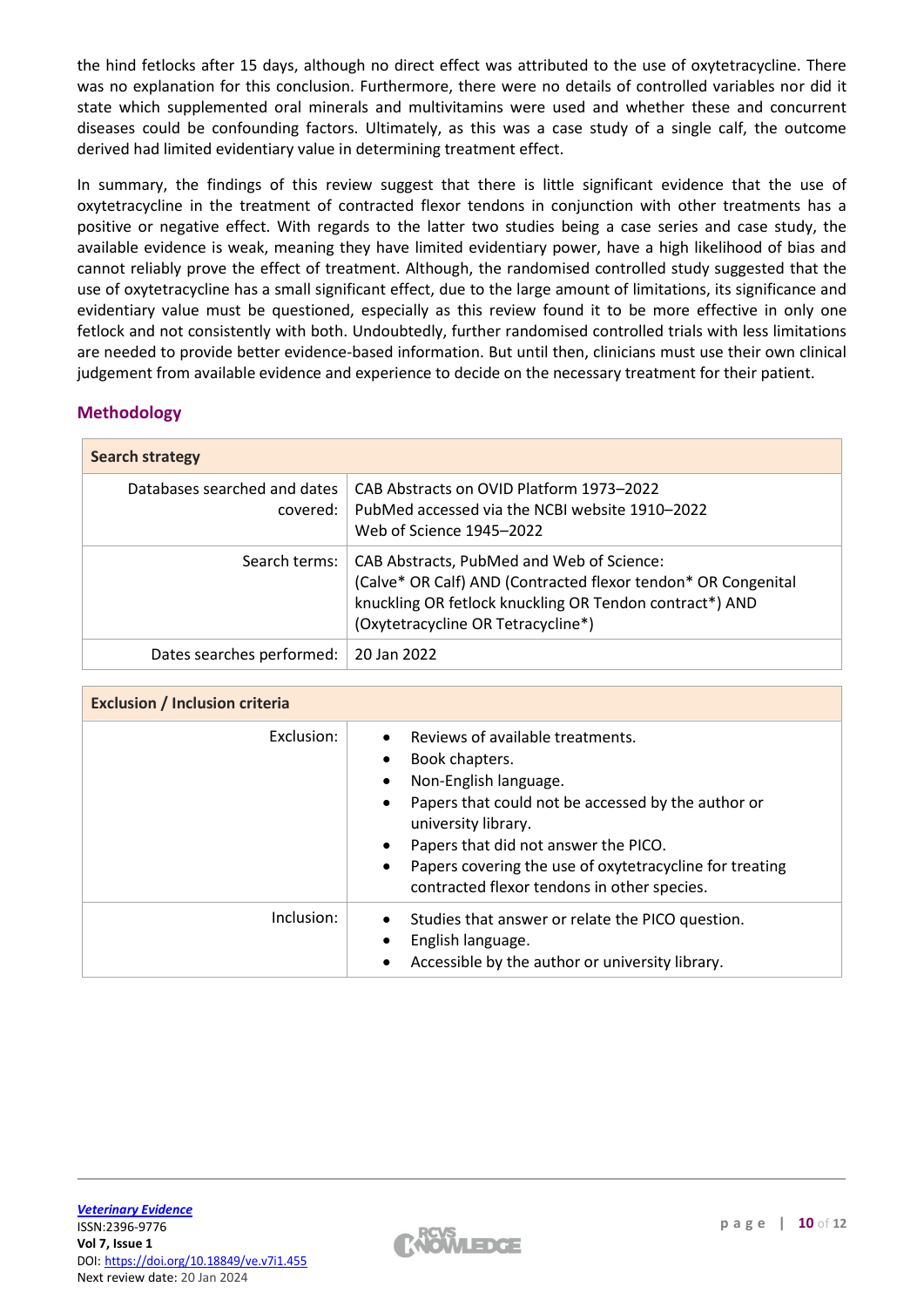| <b>Search outcome</b>                         |                             |                                             |                                                             |                                              |                                 |
|-----------------------------------------------|-----------------------------|---------------------------------------------|-------------------------------------------------------------|----------------------------------------------|---------------------------------|
| <b>Database</b>                               | <b>Number of</b><br>results | Excluded-<br><b>Not relevant</b><br>to PICO | $Excluded -$<br>Not available in<br>the English<br>language | Excluded-<br>Not possible to<br>access study | <b>Total relevant</b><br>papers |
| CAB<br>Abstracts                              | 1                           | $\Omega$                                    | 0                                                           | 0                                            | 1                               |
| PubMed                                        | $\overline{2}$              | $\Omega$                                    | $\Omega$                                                    | 0                                            | $\overline{2}$                  |
| Web of<br>Science                             | 5                           | $\overline{2}$                              | 1                                                           | 1                                            | 1                               |
| Total relevant papers when duplicates removed |                             |                                             | 3                                                           |                                              |                                 |

# **CONFLICT OF INTEREST**

The authors declare no conflict of interest.

# **REFERENCES**

- 1. Anderson, D. E., Desrochers, A. & St. Jean, G. (2008). Management of Tendon Disorders in Cattle. *Veterinary Clinics of North America: Food Animal Practice*. 24(3), 551–566. DOI: <http://dx.doi.org/10.1016/j.cvfa.2008.07.008>
- 2. Fazili, M. R., Bhattacharyya, H. K., Mir, M., Hafiz, A. & Tufani, N. A. (2014). Prevalence and effect of oxytetracycline on congenital fetlock knuckling in neonatal dairy calves. *Onderstepoort Journal of Veterinary Research*. 81(1). DOI: <http://dx.doi.org/10.4102/ojvr.v81i1.710>
- 3. Şirin, Ö. S., Çelik, M. T., Özmen, A. & Avki, S. (2014). Measurements of normal joint angles by goniometry in calves. *Veterinary and Comparative Orthopaedics and Traumatology*. 27(02), 120–123. DOI: <http://dx.doi.org/10.3415/VCOT-13-04-0046>
- 4. Lokai, M. (1992). Case selection for medical management of congenital flexural deformities in foals. *Equine Practice*. 14(4), 23–25.
- 5. Madison, J. B., Garber, J. L., Rice, B., Stumf, A. J., Zimmer, A. E. & Ott, E. A. (1994). Effect of oxytetracycline on metacarpophalangeal and distal interphalangeal joint angle in newborn foals. *Journal of the American Veterinary Medical Association*. 204(2), 246–249.
- 6. Kumar, N., Singh, P. P. & Mohanty, T. K. (2012). Contracted flexor tendon and its management with plaster casting and oxytetracycline in a Karan Fries crossbred calf*. Intas Polivet*. 13(2).
- 7. Metzner, M., Baumgart, I. & Klee, W. (2007). Effect of infusion of 60 mg/kg oxytetracycline on forelimb flexor tendon contracture in calves. *Veterinary Record*. 160(5), 166–167. DOI: <http://dx.doi.org/10.1136/vr.160.5.166>
- 8. vmd.defra.gov.uk. (2020). Summary Of Product Characteristics. [online] Available at: [https://www.vmd.defra.gov.uk/productinformationdatabase/files/SPC\\_Documents/SPC\\_1888867.](https://www.vmd.defra.gov.uk/productinformationdatabase/files/SPC_Documents/SPC_1888867.PDF) [PDF](https://www.vmd.defra.gov.uk/productinformationdatabase/files/SPC_Documents/SPC_1888867.PDF) [Accessed 13 November 2021].